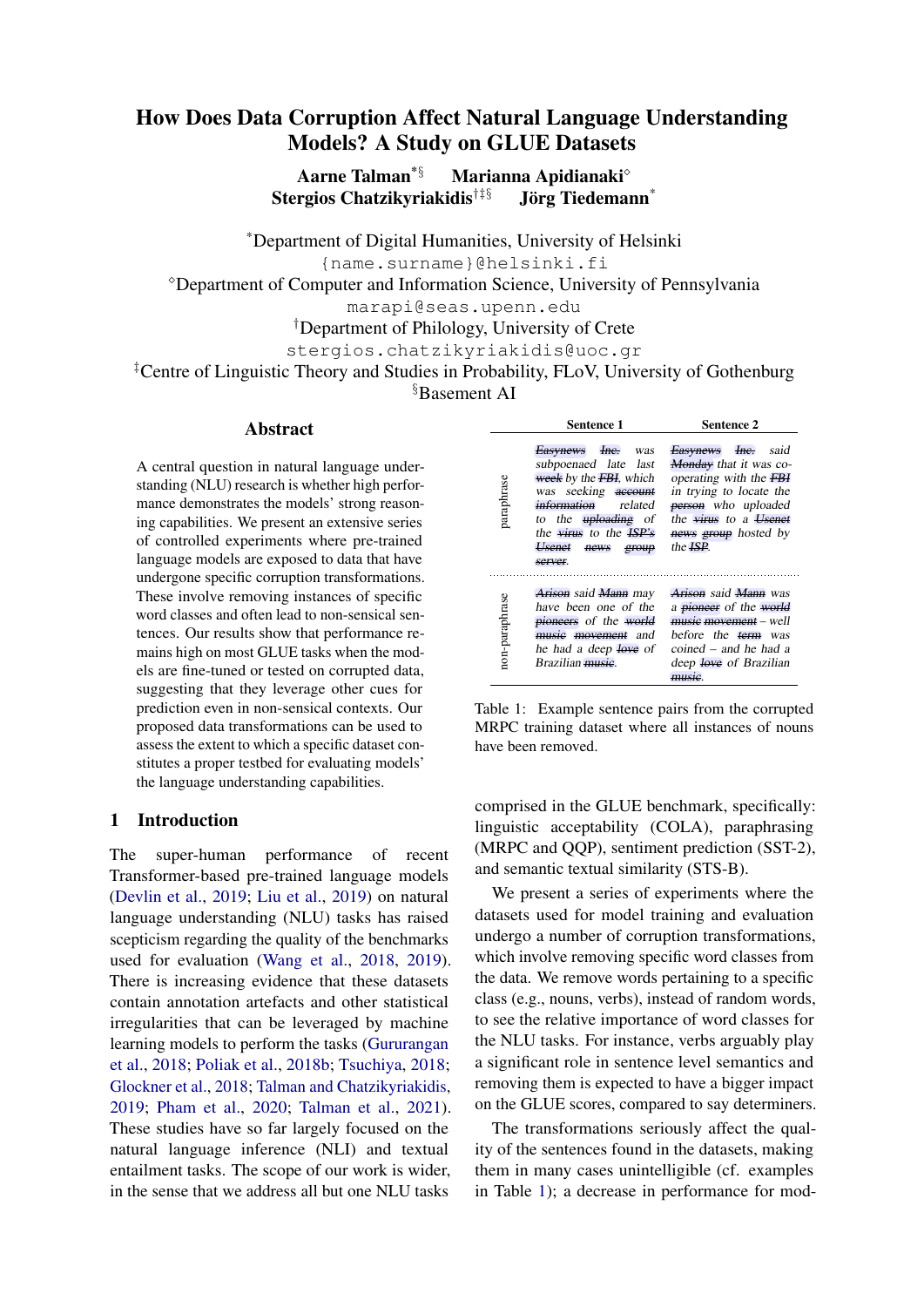<span id="page-1-3"></span>

|             | Task                                                            | <b>Baseline</b> | Metric                |
|-------------|-----------------------------------------------------------------|-----------------|-----------------------|
| <b>COLA</b> | The Corpus of Linguistic Acceptability (Warstadt et al., 2018)  | 64.05           | Matthew's correlation |
| MNLI-M      | Multi-Genre Natural Language Inference (Williams et al., 2018)  | 87.89           | accuracy              |
| <b>MRPC</b> | Microsoft Research Paraphrase Corpus (Dolan and Brockett, 2005) | 88.73           | accuracy              |
| ONLI        | Question Natural Language Inference (Rajpurkar et al., 2016)    | 92.64           | accuracy              |
| QQP         | <b>Ouora Ouestion Pairs</b>                                     | 91.32           | accuracy              |
| <b>RTE</b>  | Recognizing Textual Entailment (Dagan et al., 2006)             | 70.04           | accuracy              |
| $SST-2$     | The Stanford Sentiment Treebank (Socher et al., 2013)           | 94.61           | accuracy              |
| $STS-B$     | Semantic Textual Similarity Benchmark (Cer et al., 2017)        | 90.08           | Pearson correlation   |

Table 2: Baseline results obtained for different GLUE tasks with RoBERTa-base and the relevant metric.

els fine-tuned on these corrupted datasets would, thus, be expected. High performance would, instead, indicate that the models rely on lexical cues that remain after corruption, and possibly on other dataset artefacts, to perform a task without necessarily understanding the meaning of the processed utterances.

Our results show that performance after the corruptions remains high for most GLUE tasks, suggesting that the models leverage other cues for prediction even in non-sensical contexts.

# 2 Related Work

Annotation artefacts and statistical biases in NLI datasets are easily leveraged by the models and can guide prediction [\(Lai and Hockenmaier,](#page-5-6) [2014;](#page-5-6) [Marelli et al.,](#page-5-7) [2014;](#page-5-7) [Poliak et al.,](#page-5-8) [2018a;](#page-5-8) [Gururan](#page-5-2)[gan et al.,](#page-5-2) [2018\)](#page-5-2). Examples include explicit negation being indicative of contradiction, and generic nouns suggesting entailment. Artefacts are also present in other types of datasets, for example in the ROC Story dataset where models can provide story endings without looking at the actual stories [\(Schwartz et al.,](#page-6-10) [2017;](#page-6-10) [Cai et al.,](#page-4-2) [2017\)](#page-4-2). Several works have proposed more challenging and cleaner NLI datasets where artefacts have been removed [\(McCoy et al.,](#page-5-9) [2019\)](#page-5-9). An efficient way to do this is using adversarial filtering [\(Nie et al.,](#page-5-10) [2020;](#page-5-10) [Zellers](#page-7-0) [et al.,](#page-7-0) [2018\)](#page-7-0). The superior quality of the resulting NLI datasets is confirmed by [Talman et al.](#page-6-5) [\(2021\)](#page-6-5) in a series of experiments where it is shown that data corruption affects these higher quality datasets to a greater extent than previous datasets.

This work follows the same experimental direction where text perturbations serve to explore the sensitivity of language models to specific phenomena [\(Futrell et al.,](#page-5-11) [2019;](#page-5-11) [Ettinger,](#page-5-12) [2020;](#page-5-12) [Takta](#page-6-11)[sheva et al.,](#page-6-11) [2021;](#page-6-11) [Dankers et al.,](#page-5-13) [2021\)](#page-5-13). It has been shown, for example, that shuffling word order causes significant performance drops on a wide range of QA tasks [\(Si et al.,](#page-6-12) [2019;](#page-6-12) [Sugawara et al.,](#page-6-13) [2019\)](#page-6-13), but that state-of-the-art NLU models are not sensitive to word order [\(Pham et al.,](#page-5-4) [2020;](#page-5-4) [Sinha](#page-6-14) [et al.,](#page-6-14) [2021\)](#page-6-14). Syntax-based perturbations have also been studied in relation to robustness and faithfulness of machine translation models [\(Parthasarathi](#page-5-14) [et al.,](#page-5-14) [2021\)](#page-5-14).

We add to this line of research by applying data corruption transformations that involve removing entire word classes [\(Talman et al.,](#page-6-5) [2021\)](#page-6-5) to all but one GLUE tasks.<sup>[1](#page-1-0)</sup> We interpret high performance of models fine-tuned and/or tested on corrupted datasets as an indication of the presence of lexical cues, and possibly artefacts, guiding prediction, since the meaning of the corrupted utterances is often hard to recover.

#### 3 Datasets and Corruptions

In our experiments, we address eight tasks included in the General Language Understanding Evaluation (GLUE) benchmark for the English language [\(Wang et al.,](#page-6-0) [2018\)](#page-6-0): CoLa, MNLI, MRPC, QNLI, QQP, RTE, SST-2, STS-B. Following [Talman et al.](#page-6-5) [\(2021\)](#page-6-5), we corrupt the training and development sets available for these tasks by removing words of specific word classes.<sup>[2](#page-1-1)</sup> We use the development sets for evaluation, since annotated test data have not been made publicly available. $3$  We create three configurations for each task: (a) CORRUPT-TRAIN: fine-tuning on the corrupted training set, evaluation on the original development set; (b) CORRUPT-TEST: fine-tuning on the original training set, evaluation on the corrupted test set; (c) CORRUPT-TRAIN AND TEST: training and evaluation on corrupted data. The corruption procedure

<span id="page-1-0"></span><sup>&</sup>lt;sup>1</sup>We exclude WNLI as its development dataset was designed to be adversarial [\(Wang et al.,](#page-6-0) [2018\)](#page-6-0) and hence the corruptions do not have any impact on this dataset when evaluating with the development set.

<span id="page-1-1"></span> $2$ We annotate the original texts with universal part of speech (POS) tags using the NLTK library ([https://www.](https://www.nltk.org/) [nltk.org/](https://www.nltk.org/)) and the averaged perceptron tagger.

<span id="page-1-2"></span><sup>&</sup>lt;sup>3</sup>For MNLI, we use the matched development set [\(Williams et al.,](#page-6-7) [2018\)](#page-6-7).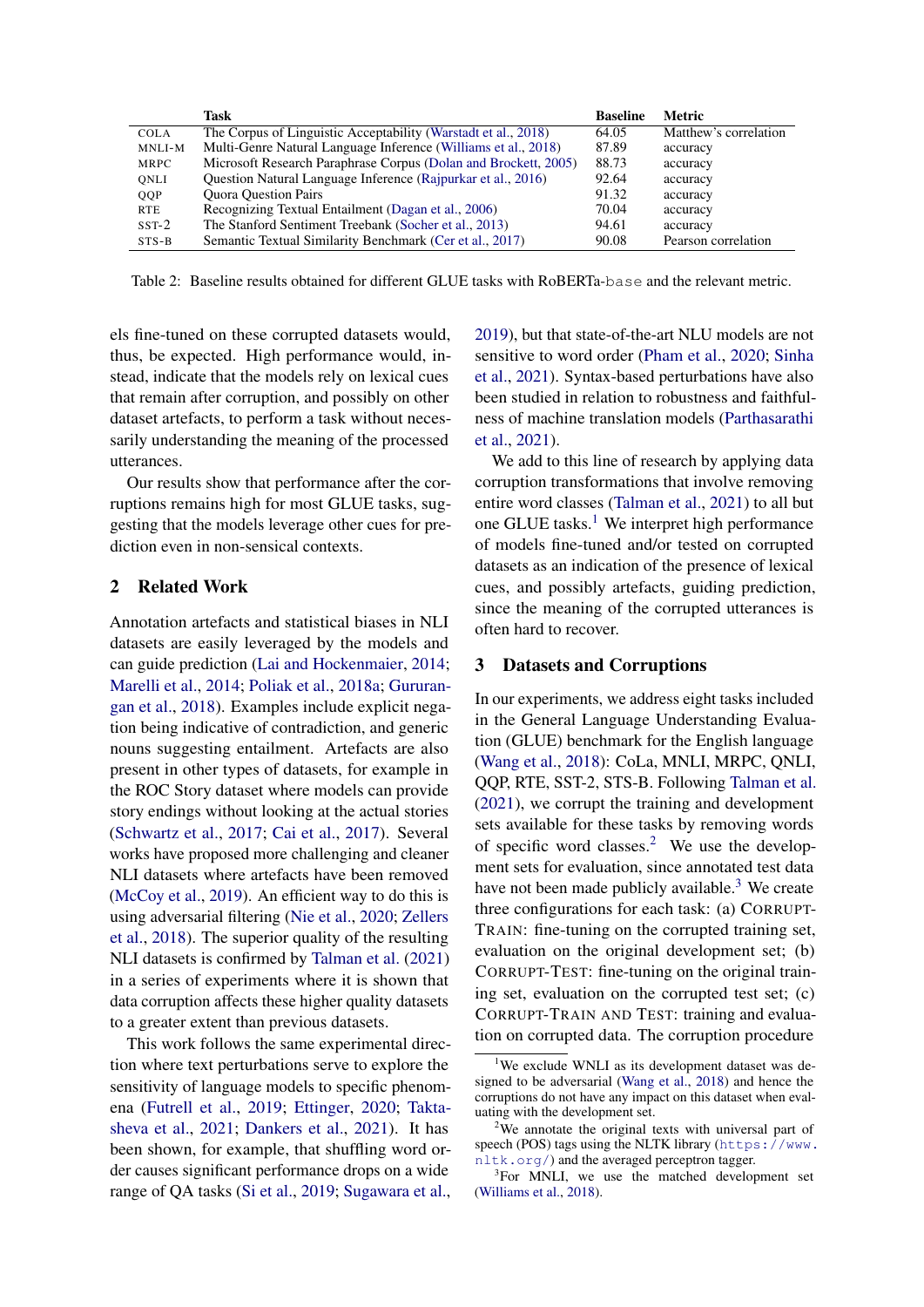<span id="page-2-0"></span>

| Data             | CORRUPT-TRAIN | Δ        | <b>CORRUPT-TEST</b> | Δ        | <b>CORRUPT-TRAIN AND TEST</b> | Δ        |
|------------------|---------------|----------|---------------------|----------|-------------------------------|----------|
| <b>COLA-NOUN</b> | 39.72         | $-24.34$ | 17.75               | $-46.30$ | 34.33                         | $-29.73$ |
| MNLI-M-NOUN      | 85.64         | $-2.24$  | 72.85               | $-15.04$ | 77.46                         | $-10.42$ |
| MRPC-NOUN        | 86.27         | $-2.45$  | 82.35               | $-6.37$  | 80.15                         | $-8.58$  |
| <b>ONLI-NOUN</b> | 89.13         | $-3.51$  | 71.02               | $-21.62$ | 82.02                         | $-10.62$ |
| <b>OOP-NOUN</b>  | 86.69         | $-4.63$  | 72.57               | $-18.75$ | 84.17                         | $-7.16$  |
| RTE-NOUN         | 47.29         | $-22.74$ | 53.79               | $-16.25$ | 47.29                         | $-22.74$ |
| SST-2-NOUN       | 94.04         | $-0.57$  | 87.27               | $-7.34$  | 88.76                         | $-5.85$  |
| STS-B-NOUN       | 81.67         | $-8.41$  | 56.12               | $-33.96$ | 63.52                         | $-26.56$ |
| <b>COLA-VERB</b> | 23.26         | $-40.79$ | 4.30                | $-59.75$ | 20.22                         | $-43.83$ |
| MNLI-M-VERB      | 86.95         | $-0.94$  | 77.61               | $-10.28$ | 80.32                         | $-7.57$  |
| MRPC-VERB        | 85.54         | $-3.19$  | 85.54               | $-3.19$  | 85.05                         | $-3.68$  |
| <b>ONLI-VERB</b> | 92.00         | $-0.64$  | 87.41               | $-5.24$  | 90.15                         | $-2.49$  |
| <b>OOP-VERB</b>  | 89.49         | $-1.84$  | 86.01               | $-5.31$  | 89.05                         | $-2.27$  |
| RTE-VERB         | 65.34         | $-4.69$  | 65.70               | $-4.33$  | 65.34                         | $-4.69$  |
| SST-2-VERB       | 93.69         | $-0.92$  | 89.33               | $-5.28$  | 89.56                         | $-5.05$  |
| STS-B-VERB       | 87.63         | $-2.46$  | 85.54               | $-4.54$  | 86.22                         | $-3.86$  |

Table 3: Example results for the RoBERTa-base model fine-tuned on CORRUPT-TRAIN and tested on the original evaluation set (columns 2 and 3); fine-tuned on the original data and tested on CORRUPT-TEST; fine-tuned on CORRUPT-TRAIN and tested on CORRUPT-TEST (columns 6 and 7).  $\Delta$  is the difference to the baseline scores obtained by RoBERTa-base on the original dataset, given in Table [2.](#page-1-3)

involves removing all instances of a specific word class from the corresponding dataset (ADJ, ADV, CONJ, DET, NOUN, NUM, PRON, VERB). We label the corrupted datasets by indicating the class of the words that have been removed (e.g., COLA-NOUN, QNLI-VERB). Given the possible combinations of tasks, datasets and corruptions, we end up with 192 setups for our experiments.

Note that the resulting sentence fragments do not constitute propositions. Although not ideal, this is not necessarily problematic for tasks such as sentiment analysis. For inference, the assumption that the task can only be performed at the propositional level is a strong claim, especially given that examples which are not propositions are abundant in existing benchmarks such as MNLI (e.g., examples extracted from dialogue).

#### 4 Models

We fine-tune the pre-trained RoBERTa-base model [\(Liu et al.,](#page-5-1) [2019\)](#page-5-1) from the Huggingface Transformers library [\(Wolf et al.,](#page-6-15) [2020a\)](#page-6-15) in each of our 192 configurations. We use the same finetuning and evaluation set up for all the experiments. We retrieve the GLUE datasets using the Huggingface Datasets library [\(Wolf et al.,](#page-6-16) [2020b\)](#page-6-16). We finetune the models for 3 epochs, using a batch size of 32 and a learning rate of 0.00002.

#### <span id="page-2-3"></span>5 Results

The baseline results using the original (noncorrupted) datasets are shown in Table [2.](#page-1-3) Given the large number of configurations, we only report the exact evaluation results for the -NOUN and -VERB settings in Table [3,](#page-2-0) as these content word

<span id="page-2-1"></span>

Figure 1: Impact of specific data corruptions in the CORRUPT-TRAIN setting. The columns correspond to the removed word class and the rows to the GLUE tasks.

classes arguably contribute a lot to the meaning of utterances. For the remaining configurations, we visualise the effect of the corruptions using heatmaps that show the difference in performance compared to the baseline results (Figures [1](#page-2-1) to [3\)](#page-3-0).

<span id="page-2-2"></span>

Figure 2: Impact of specific data corruptions in the CORRUPT-TEST setting for each task.

Our results for the -NOUN and -VERB corruptions in CORRUPT-TRAIN (Table [3\)](#page-2-0), and for all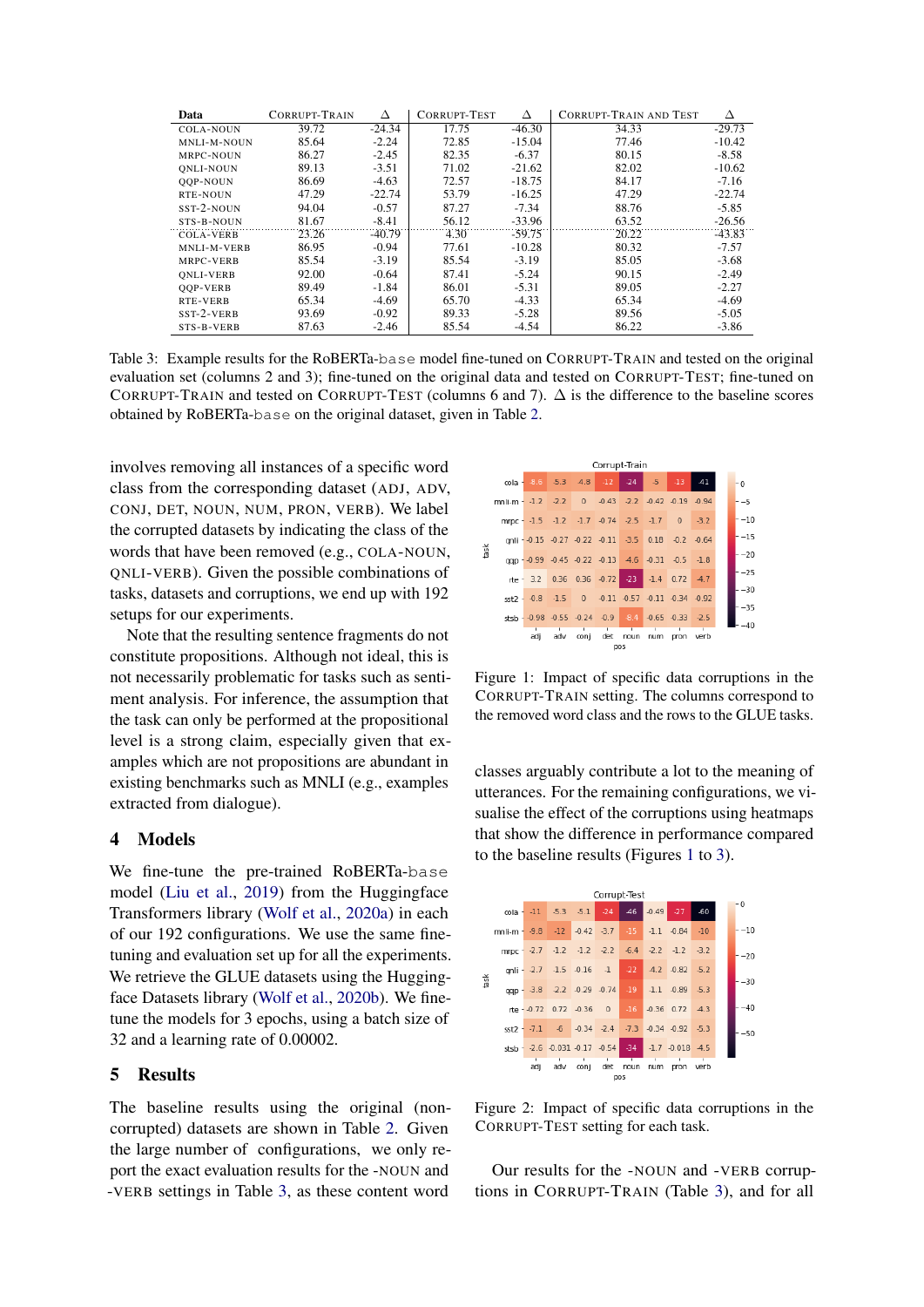<span id="page-3-2"></span>

| <b>Original Sentences</b>                                              | <b>CORRUPT-TEST-NOUN</b>                               | CORRUPT-TEST-ADJ                                         | Labels   | <b>Gold label</b> |
|------------------------------------------------------------------------|--------------------------------------------------------|----------------------------------------------------------|----------|-------------------|
| An unclassifiably awful study in<br>self - and audience-abuse.         | an unclassifiably awful in<br>- and.                   | an unclassifiably study in<br>self - and audience-abuse. | positive | negative          |
| It proves quite compelling as an<br>intense, brooding character study. | it proves quite compelling<br>as an intense, brooding. | it proves quite as an,<br>brooding character study.      | positive | positive          |

Table 4: Labels assigned by NRCLex to sentences from the SST-2 CORRUPT-TEST-NOUN/-ADJ datasets.

<span id="page-3-0"></span>

Figure 3: Impact of specific data corruptions in the CORRUPT-TRAIN AND TEST setting for each task.

configurations in Figure [1,](#page-2-1) show a notable decrease in performance on COLA and RTE, especially when nouns are removed. The impact on MNLI-M and QNLI datasets is small, confirming previous findings regarding the presence of annotation artefacts and lexical cues that can guide model prediction. Our results suggest that this is the case also in other GLUE datasets, such as MRPC and SST-2, where the models still manage to perform fairly well compared to the baseline when fine-tuned on corrupted data.

Our CORRUPT-TEST results in Table [3](#page-2-0) and in Figure [2](#page-2-2) show that removing nouns from the data used for evaluation has a much larger impact across tasks, compared to CORRUPT-TRAIN. The biggest drop in performance is observed on COLA, MNLI-M and STS-B. However, accuracy on MRPC and SST-2 is still very high, suggesting that good performance does not require sentence-level understanding but can be achieved by relying on lexical cues present in the data. In the CORRUPT-TRAIN AND TEST setting (Table [3](#page-2-0) and Figure [3\)](#page-3-0), we observe the biggest drop in performance on COLA, MNLI-M and STS-B, and a lower impact on QNLI, QQP and SST-2.

#### 6 Discussion and Analysis

#### 6.1 Lexical Cues

Our results show that model performance in many tasks is marginally affected by the imposed corruptions which, however, in many cases alter the mean-

<span id="page-3-3"></span>

| Word class  | <b>Dataset</b> | Accuracy |
|-------------|----------------|----------|
| <b>NOUN</b> | CORRUPT-TEST   | $14.7\%$ |
| <b>NOUN</b> | original       | 34.1%    |
| Verb        | CORRUPT-TEST   | 31.1%    |
| VERB        | original       | 66.4%    |

Table 5: Accuracy of RoBERTa-BASE in predicting a masked word in the MRPC development set.

ing of utterances. We conduct additional analyses aimed at identifying the lexical cues that remain after corruption and can guide model prediction. We focus on MRPC (Microsoft Research Paraphrase Corpus) and SST-2 (Stanford Sentiment Treebank), where the impact of CORRUPT-TEST transformations was the smallest.

MRPC addresses the paraphrase relationship between sentence pairs. We explore the semantic similarity of the information that remains after corruption. Our assumption is that if a sentence pair (from which nouns or verbs have been removed) still contains synonyms or longer paraphrases, this can guide the model towards detecting a similarity or entailment relationship. For this analysis, we use the unigram paraphrases in the L (large) package of PPDB 2.0 [\(Pavlick et al.,](#page-5-15) [2015\)](#page-5-15). We find that in the CORRUPT-TEST-NOUN MRPC dataset, 76% of the sentence pairs for which the model made correct predictions still include a lexical paraphrase.

SST-2 involves detecting the sentiment expressed in individual sentences. We use the NRCLex tool $4$ to measure the sentiment expressed by lexical cues in the CORRUPT-TEST sentences for which model predictions are correct. Given that sentiment can be expressed in a text by words pertaining to different grammatical categories, we explore whether lexical cues indicating the polarity of the text still remain after removing instances of a specific word class. In Table [4,](#page-3-2) we show the labels predicted by NRCLex for corrupted test sentences, where the nouns and adjectives have been dropped. We observe that even if sentences become non-sensical

<span id="page-3-1"></span><sup>4</sup>NRCLex is based on the expanded version of the NRC Word-Emotion Association Lexicon [\(Mohammad and Turney,](#page-5-16) [2010,](#page-5-16) [2013\)](#page-5-17). We only use the 'positive' and 'negative' keys.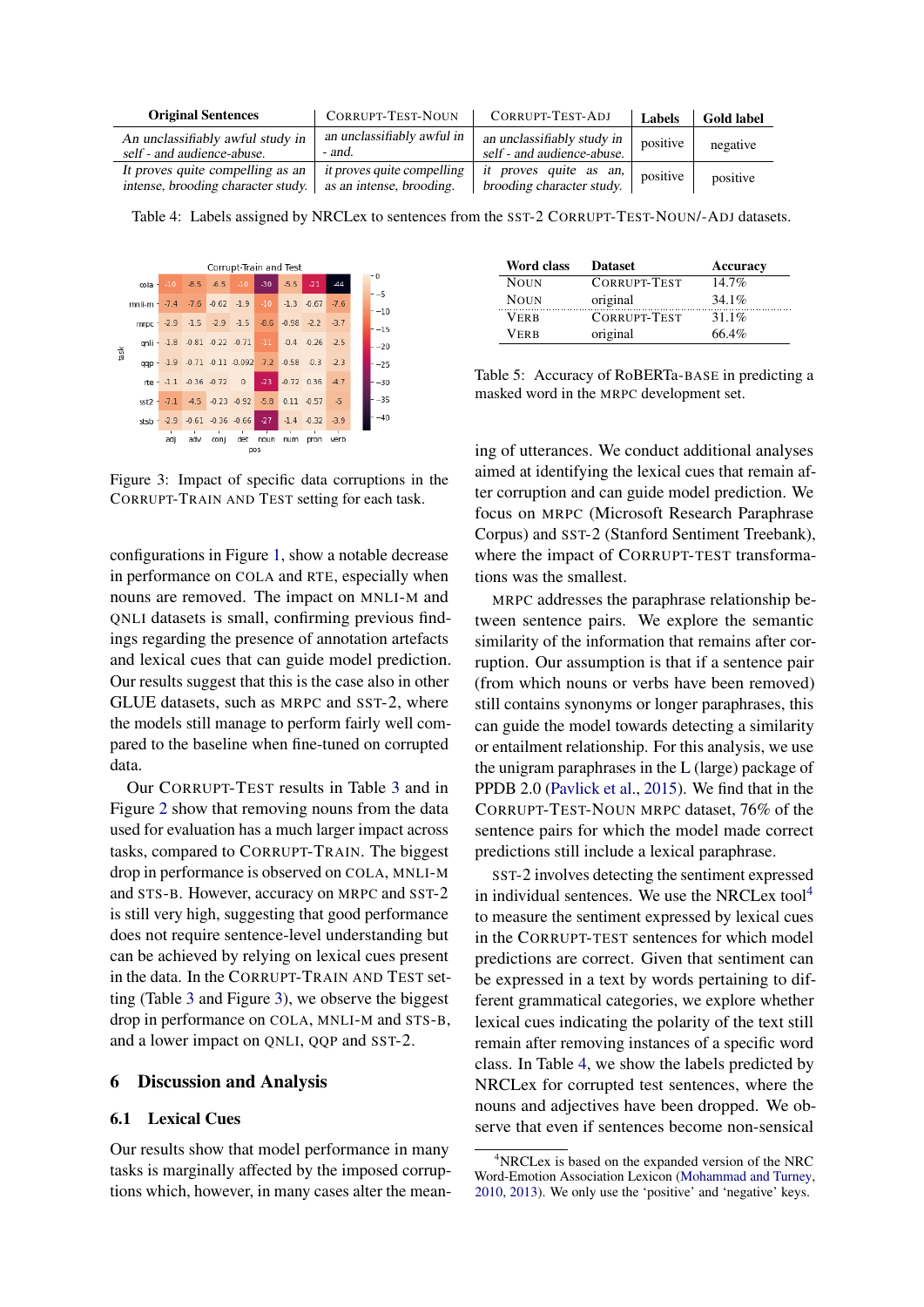after corruption, it is still possible to detect the (positive or negative) polarity of the sentences from the remaining words. Relying on these lexical cues, RoBERTa often manages to predict the correct sentiment. Specifically, according to the NRCLex predictions, the correct sentiment is still present in 383 out of 761 corrupted sentences where RoBERTa made correct predictions in the CORRUPT-TEST-NOUN setting. If both nouns and adjectives are removed (CORRUPT-TEST-NOUN-ADJ), NRCLex detects that the correct sentiment is still present in 125 out of the 672 examples that were correctly predicted by RoBERTa.

#### 6.2 Can RoBERTa Guess the Missing Tokens?

As RoBERTa has been pre-trained using a Masked Word Prediction task, it is reasonable to ask if high model performance with our corrupted datasets could be due to the model's ability to "fill in the gaps" and predict the missing words. To test this, in each sentence of the MRCP development set, we replace the first token that is aimed by a specific corruption procedure (-NOUN/VERB) with the [MASK] token. We do this in the original sentence (by removing only the first noun/verb instance) and in the corrupted sentence (where all other nouns/verbs are missing). For example, from the first sentence in Table [4,](#page-3-2) we generate two clozetask queries in the -NOUN setting:

- (a) An unclassifiably awful [MASK] in self and audience-abuse.
- (b) An unclassifiably awful [MASK] in and.

We use these queries to test RoBERTa's token prediction capability. As shown in Table [5,](#page-3-3) it is easier to predict the masked token in the original sentences, but the model is still able to make correct predictions in the corrupted sentences. This could partly explain the high performance observed for MRPC in the corrupted setting (cf. Section [5\)](#page-2-3).

### 7 Conclusion

We apply a set of controllable corruption transformations to the datasets of NLU tasks in the GLUE benchmark, and study their impact on model performance. The proposed transformations are generic enough to be applicable to other NLU tasks, and can enrich the available artillery for dataset quality assessment in terms of how efficiently they trigger and test the language understanding capabilities of the models. Our results indicate that understanding

the meaning of utterances is not required for high performance in most GLUE tasks. This finding suggests caution in interpreting leaderboard results and in the conclusions that can be drawn regarding the language understanding capabilities of the models. We make our code available<sup>[5](#page-4-3)</sup> in order to promote the application of these tests to other NLU datasets, and to favour the development of benchmarks addressing the actual capability of the models to reason about language.

#### Acknowledgments



During the course of this project, Marianna Apidianaki and Jörg Tiedemann were supported by the FoTran project, funded by the European Research Council (ERC) under the European Union's Horizon 2020 research and innovation programme (grant agreement

no. 771113). Stergios Chatzikyriakidis is supported by grant 2014-39 from the Swedish Research Council, which funds the Centre for Linguistic Theory and Studies in Probability (CLASP) in the Department of Philosophy, Linguistics, and Theory of Science at the University of Gothenburg. We thank the reviewers for their thoughtful comments and valuable suggestions.

#### References

- <span id="page-4-2"></span>Zheng Cai, Lifu Tu, and Kevin Gimpel. 2017. [Pay At](https://doi.org/10.18653/v1/P17-2097)[tention to the Ending: Strong Neural Baselines for the](https://doi.org/10.18653/v1/P17-2097) [ROC Story Cloze Task.](https://doi.org/10.18653/v1/P17-2097) In *Proceedings of the 55th Annual Meeting of the Association for Computational Linguistics (Volume 2: Short Papers)*, pages 616–622, Vancouver, Canada. Association for Computational Linguistics.
- <span id="page-4-1"></span>Daniel Cer, Mona Diab, Eneko Agirre, Iñigo Lopez-Gazpio, and Lucia Specia. 2017. [SemEval-2017](https://doi.org/10.18653/v1/S17-2001) [Task 1: Semantic Textual Similarity Multilingual](https://doi.org/10.18653/v1/S17-2001) [and Crosslingual Focused Evaluation.](https://doi.org/10.18653/v1/S17-2001) In *Proceedings of the 11th International Workshop on Semantic Evaluation (SemEval-2017)*, pages 1–14, Vancouver, Canada. Association for Computational Linguistics.
- <span id="page-4-0"></span>Ido Dagan, Oren Glickman, and Bernardo Magnini. 2006. The PASCAL recognising textual entailment challenge. In *Machine learning challenges. evaluating predictive uncertainty, visual object classification, and recognising tectual entailment*, pages 177–190. Springer.

<span id="page-4-3"></span><sup>5</sup>[https://github.com/Helsinki-NLP/](https://github.com/Helsinki-NLP/nlu-dataset-diagnostics) [nlu-dataset-diagnostics](https://github.com/Helsinki-NLP/nlu-dataset-diagnostics)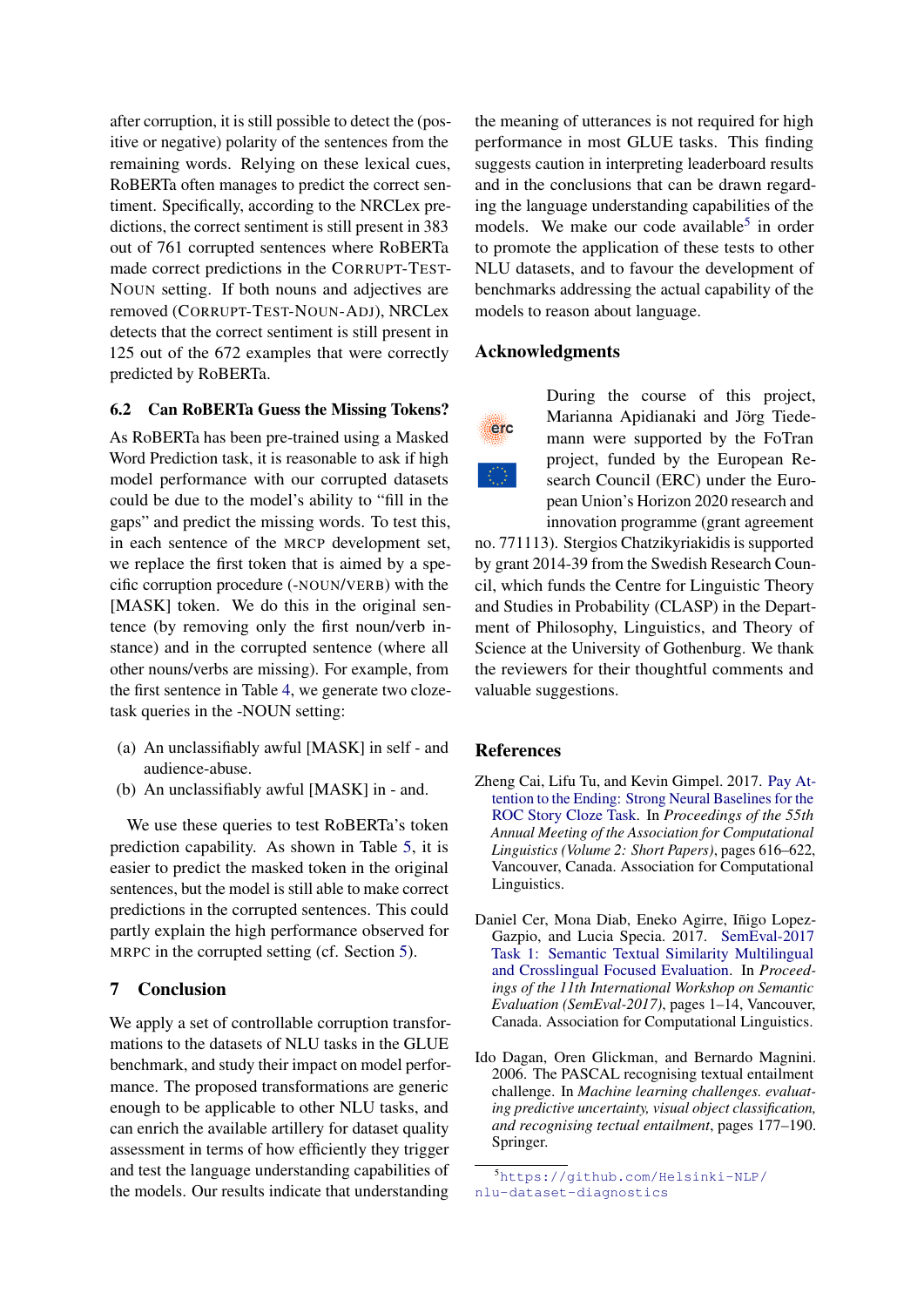- <span id="page-5-13"></span>Verna Dankers, Elia Bruni, and Dieuwke Hupkes. 2021. [The paradox of the compositionality of natural lan](https://doi.org/10.48550/ARXIV.2108.05885)[guage: a neural machine translation case study.](https://doi.org/10.48550/ARXIV.2108.05885) *arXiv preprint arXiv:2108.05885*.
- <span id="page-5-0"></span>Jacob Devlin, Ming-Wei Chang, Kenton Lee, and Kristina Toutanova. 2019. [BERT: Pre-training of](https://doi.org/10.18653/v1/N19-1423) [Deep Bidirectional Transformers for Language Un](https://doi.org/10.18653/v1/N19-1423)[derstanding.](https://doi.org/10.18653/v1/N19-1423) In *Proceedings of ACL*, pages 4171– 4186, Minneapolis, Minnesota. Association for Computational Linguistics.
- <span id="page-5-5"></span>William B. Dolan and Chris Brockett. 2005. [Auto](https://www.aclweb.org/anthology/I05-5002)[matically Constructing a Corpus of Sentential Para](https://www.aclweb.org/anthology/I05-5002)[phrases.](https://www.aclweb.org/anthology/I05-5002) In *Proceedings of the Third International Workshop on Paraphrasing (IWP2005)*.
- <span id="page-5-12"></span>Allyson Ettinger. 2020. [What BERT is not: Lessons](https://doi.org/10.1162/tacl_a_00298) [from a new suite of psycholinguistic diagnostics for](https://doi.org/10.1162/tacl_a_00298) [language models.](https://doi.org/10.1162/tacl_a_00298) *Transactions of the Association for Computational Linguistics*, 8:34–48.
- <span id="page-5-11"></span>Richard Futrell, Ethan Wilcox, Takashi Morita, Peng Qian, Miguel Ballesteros, and Roger Levy. 2019. [Neural language models as psycholinguistic subjects:](https://doi.org/10.18653/v1/N19-1004) [Representations of syntactic state.](https://doi.org/10.18653/v1/N19-1004) In *Proceedings of the 2019 Conference of the North American Chapter of the Association for Computational Linguistics: Human Language Technologies, Volume 1 (Long and Short Papers)*, pages 32–42, Minneapolis, Minnesota. Association for Computational Linguistics.
- <span id="page-5-3"></span>Max Glockner, Vered Shwartz, and Yoav Goldberg. 2018. [Breaking NLI Systems with Sentences that](https://doi.org/10.18653/v1/P18-2103) [Require Simple Lexical Inferences.](https://doi.org/10.18653/v1/P18-2103) In *Proceedings of the 56th Annual Meeting of the Association for Computational Linguistics (Volume 2: Short Papers)*, pages 650–655, Melbourne, Australia. Association for Computational Linguistics.
- <span id="page-5-2"></span>Suchin Gururangan, Swabha Swayamdipta, Omer Levy, Roy Schwartz, Samuel Bowman, and Noah A. Smith. 2018. [Annotation artifacts in natural language infer](https://doi.org/10.18653/v1/N18-2017)[ence data.](https://doi.org/10.18653/v1/N18-2017) In *Proceedings of the 2018 Conference of the North American Chapter of the Association for Computational Linguistics: Human Language Technologies, Volume 2 (Short Papers)*, pages 107–112, New Orleans, Louisiana. Association for Computational Linguistics.
- <span id="page-5-6"></span>Alice Lai and Julia Hockenmaier. 2014. [Illinois-LH:](https://doi.org/10.3115/v1/S14-2055) [A Denotational and Distributional Approach to Se](https://doi.org/10.3115/v1/S14-2055)[mantics.](https://doi.org/10.3115/v1/S14-2055) In *Proceedings of the 8th International Workshop on Semantic Evaluation (SemEval 2014)*, pages 329–334, Dublin, Ireland.
- <span id="page-5-1"></span>Yinhan Liu, Myle Ott, Naman Goyal, Jingfei Du, Mandar Joshi, Danqi Chen, Omer Levy, Mike Lewis, Luke Zettlemoyer, and Veselin Stoyanov. 2019. [RoBERTa: A Robustly Optimized BERT Pretrain](https://arxiv.org/abs/1907.11692)[ing Approach.](https://arxiv.org/abs/1907.11692) *arXiv preprint arXiv:1907.11692*.
- <span id="page-5-7"></span>Marco Marelli, Stefano Menini, Marco Baroni, Luisa Bentivogli, Raffaella Bernardi, and Roberto Zamparelli. 2014. [A SICK cure for the evaluation of](http://www.lrec-conf.org/proceedings/lrec2014/pdf/363_Paper.pdf)

[compositional distributional semantic models.](http://www.lrec-conf.org/proceedings/lrec2014/pdf/363_Paper.pdf) In *Proceedings of the Ninth International Conference on Language Resources and Evaluation (LREC'14)*, pages 216–223, Reykjavik, Iceland. European Language Resources Association (ELRA).

- <span id="page-5-9"></span>Tom McCoy, Ellie Pavlick, and Tal Linzen. 2019. [Right](https://doi.org/10.18653/v1/P19-1334) [for the wrong reasons: Diagnosing syntactic heuris](https://doi.org/10.18653/v1/P19-1334)[tics in natural language inference.](https://doi.org/10.18653/v1/P19-1334) In *Proceedings of the 57th Annual Meeting of the Association for Computational Linguistics*, pages 3428–3448, Florence, Italy. Association for Computational Linguistics.
- <span id="page-5-16"></span>Saif Mohammad and Peter Turney. 2010. [Emotions](https://www.aclweb.org/anthology/W10-0204) [Evoked by Common Words and Phrases: Using Me](https://www.aclweb.org/anthology/W10-0204)[chanical Turk to Create an Emotion Lexicon.](https://www.aclweb.org/anthology/W10-0204) In *Proceedings of the NAACL HLT 2010 Workshop on Computational Approaches to Analysis and Generation of Emotion in Text*, pages 26–34, Los Angeles, CA. Association for Computational Linguistics.
- <span id="page-5-17"></span>Saif M. Mohammad and Peter D. Turney. 2013. [Crowd](https://arxiv.org/abs/1308.6297)[sourcing a Word–Emotion Association Lexicon.](https://arxiv.org/abs/1308.6297) *Computational Intelligence*, 29.
- <span id="page-5-10"></span>Yixin Nie, Adina Williams, Emily Dinan, Mohit Bansal, Jason Weston, and Douwe Kiela. 2020. [Adversarial](https://doi.org/10.18653/v1/2020.acl-main.441) [NLI: A new benchmark for natural language under](https://doi.org/10.18653/v1/2020.acl-main.441)[standing.](https://doi.org/10.18653/v1/2020.acl-main.441) In *Proceedings of the 58th Annual Meeting of the Association for Computational Linguistics*, pages 4885–4901, Online. Association for Computational Linguistics.
- <span id="page-5-14"></span>Prasanna Parthasarathi, Koustuv Sinha, Joelle Pineau, and Adina Williams. 2021. [Sometimes We Want Un](https://doi.org/10.18653/v1/2021.findings-emnlp.275)[grammatical Translations.](https://doi.org/10.18653/v1/2021.findings-emnlp.275) In *Findings of the Association for Computational Linguistics: EMNLP 2021*, pages 3205–3227, Punta Cana, Dominican Republic. Association for Computational Linguistics.
- <span id="page-5-15"></span>Ellie Pavlick, Pushpendre Rastogi, Juri Ganitkevitch, Benjamin Van Durme, and Chris Callison-Burch. 2015. [PPDB 2.0: Better paraphrase ranking, fine](https://doi.org/10.3115/v1/P15-2070)[grained entailment relations, word embeddings, and](https://doi.org/10.3115/v1/P15-2070) [style classification.](https://doi.org/10.3115/v1/P15-2070) In *Proceedings of the 53rd Annual Meeting of the Association for Computational Linguistics and the 7th International Joint Conference on Natural Language Processing (Volume 2: Short Papers)*, pages 425–430, Beijing, China. Association for Computational Linguistics.
- <span id="page-5-4"></span>Thang M. Pham, Trung Bui, Long Mai, and Anh Nguyen. 2020. [Out of Order: How important is](https://arxiv.org/abs/2012.15180) [the sequential order of words in a sentence in Natu](https://arxiv.org/abs/2012.15180)[ral Language Understanding tasks?](https://arxiv.org/abs/2012.15180) *arXiv preprint arXiv:2012.15180*.
- <span id="page-5-8"></span>Adam Poliak, Aparajita Haldar, Rachel Rudinger, J. Edward Hu, Ellie Pavlick, Aaron Steven White, and Benjamin Van Durme. 2018a. [Collecting Diverse](https://doi.org/10.18653/v1/D18-1007) [Natural Language Inference Problems for Sentence](https://doi.org/10.18653/v1/D18-1007) [Representation Evaluation.](https://doi.org/10.18653/v1/D18-1007) In *Proceedings of the 2018 Conference on Empirical Methods in Natural Language Processing*, pages 67–81, Brussels, Belgium. Association for Computational Linguistics.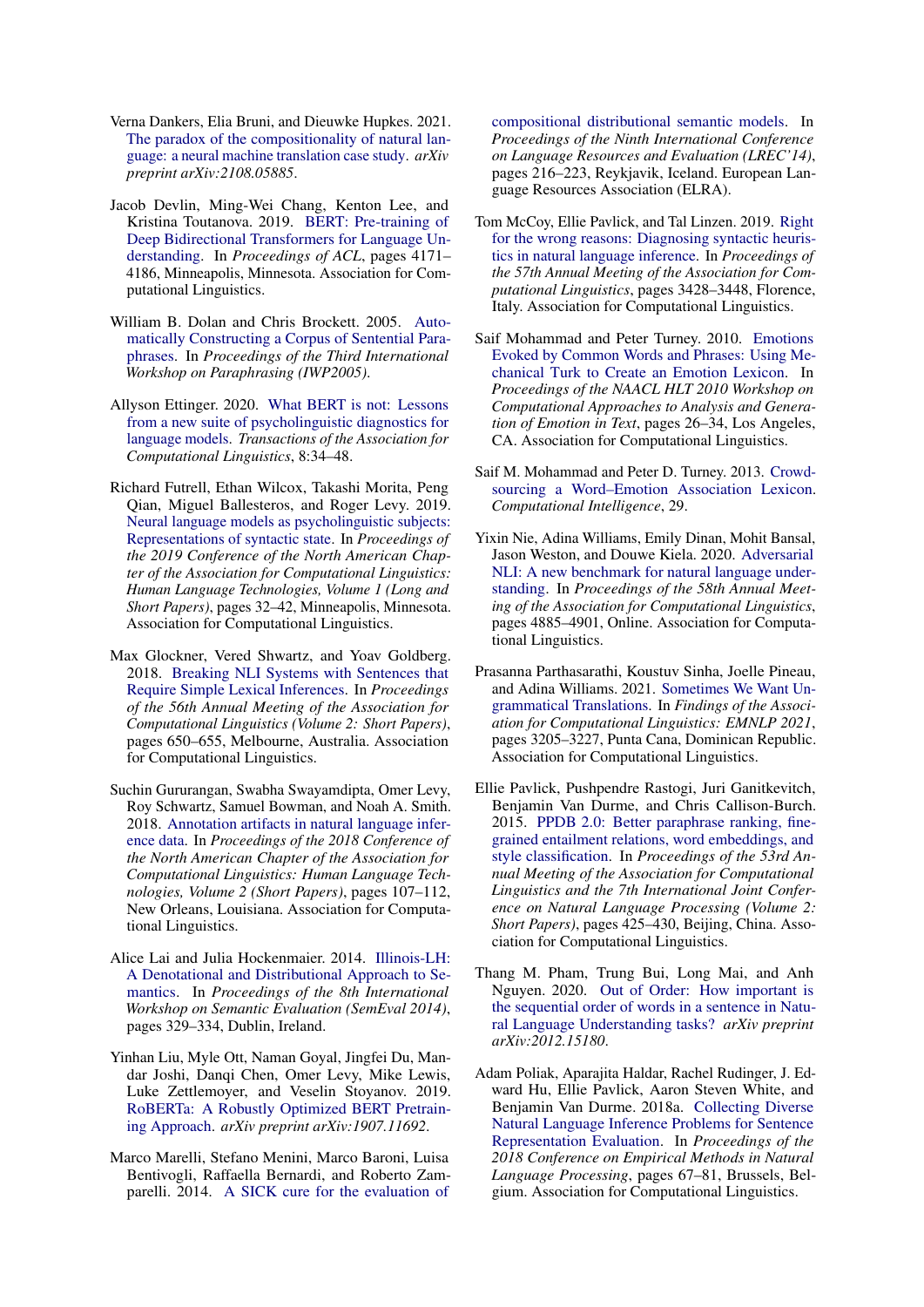- <span id="page-6-2"></span>Adam Poliak, Jason Naradowsky, Aparajita Haldar, Rachel Rudinger, and Benjamin Van Durme. 2018b. [Hypothesis Only Baselines in Natural Language In](https://doi.org/10.18653/v1/S18-2023)[ference.](https://doi.org/10.18653/v1/S18-2023) In *Proceedings of the Seventh Joint Conference on Lexical and Computational Semantics*, pages 180–191, New Orleans, Louisiana. Association for Computational Linguistics.
- <span id="page-6-8"></span>Pranav Rajpurkar, Jian Zhang, Konstantin Lopyrev, and Percy Liang. 2016. [SQuAD: 100,000+ Questions for](https://doi.org/10.18653/v1/D16-1264) [Machine Comprehension of Text.](https://doi.org/10.18653/v1/D16-1264) In *Proceedings of the 2016 Conference on Empirical Methods in Natural Language Processing*, pages 2383–2392, Austin, Texas. Association for Computational Linguistics.
- <span id="page-6-10"></span>Roy Schwartz, Maarten Sap, Ioannis Konstas, Leila Zilles, Yejin Choi, and Noah A. Smith. 2017. [The](https://doi.org/10.18653/v1/K17-1004) [Effect of Different Writing Tasks on Linguistic Style:](https://doi.org/10.18653/v1/K17-1004) [A Case Study of the ROC Story Cloze Task.](https://doi.org/10.18653/v1/K17-1004) In *Proceedings of the 21st Conference on Computational Natural Language Learning (CoNLL 2017)*, pages 15–25, Vancouver, Canada. Association for Computational Linguistics.
- <span id="page-6-12"></span>Chenglei Si, Shuohang Wang, Min-Yen Kan, and Jing Jiang. 2019. [What does BERT learn from multiple](http://arxiv.org/abs/1910.12391)[choice reading comprehension datasets?](http://arxiv.org/abs/1910.12391) *arXiv preprint arXiv:1910.12391*.
- <span id="page-6-14"></span>Koustuv Sinha, Robin Jia, Dieuwke Hupkes, Joelle Pineau, Adina Williams, and Douwe Kiela. 2021. [Masked Language Modeling and the Distributional](https://arxiv.org/abs/2104.06644) [Hypothesis: Order Word Matters Pre-training for Lit](https://arxiv.org/abs/2104.06644)[tle.](https://arxiv.org/abs/2104.06644) *arXiv preprint arXiv:2104.06644*.
- <span id="page-6-9"></span>Richard Socher, Alex Perelygin, Jean Wu, Jason Chuang, Christopher D. Manning, Andrew Ng, and Christopher Potts. 2013. [Recursive Deep Models for](https://aclanthology.org/D13-1170) [Semantic Compositionality Over a Sentiment Tree](https://aclanthology.org/D13-1170)[bank.](https://aclanthology.org/D13-1170) In *Proceedings of the 2013 Conference on Empirical Methods in Natural Language Processing*, pages 1631–1642, Seattle, Washington, USA. Association for Computational Linguistics.
- <span id="page-6-13"></span>Saku Sugawara, Pontus Stenetorp, Kentaro Inui, and Akiko Aizawa. 2019. [Assessing the Benchmark](http://arxiv.org/abs/1911.09241)[ing Capacity of Machine Reading Comprehension](http://arxiv.org/abs/1911.09241) [Datasets.](http://arxiv.org/abs/1911.09241) *arXiv preprint arXiv:1911.09241*.
- <span id="page-6-11"></span>Ekaterina Taktasheva, Vladislav Mikhailov, and Ekaterina Artemova. 2021. [Shaking Syntactic Trees on](https://doi.org/10.18653/v1/2021.mrl-1.17) [the Sesame Street: Multilingual Probing with Con](https://doi.org/10.18653/v1/2021.mrl-1.17)[trollable Perturbations.](https://doi.org/10.18653/v1/2021.mrl-1.17) In *Proceedings of the 1st Workshop on Multilingual Representation Learning*, pages 191–210, Punta Cana, Dominican Republic. Association for Computational Linguistics.
- <span id="page-6-5"></span>Aarne Talman, Marianna Apidianaki, Stergios Chatzikyriakidis, and Jörg Tiedemann. 2021. [NLI](https://aclanthology.org/2021.nodalida-main.28) [Data Sanity Check: Assessing the Effect of Data](https://aclanthology.org/2021.nodalida-main.28) [Corruption on Model Performance.](https://aclanthology.org/2021.nodalida-main.28) In *Proceedings of the 23rd Nordic Conference on Computational Linguistics (NoDaLiDa)*, pages 276–287, Reykjavik, Iceland (Online). Linköping University Electronic Press, Sweden.
- <span id="page-6-4"></span>Aarne Talman and Stergios Chatzikyriakidis. 2019. [Testing the Generalization Power of Neural Network](https://doi.org/10.18653/v1/W19-4810) [Models across NLI Benchmarks.](https://doi.org/10.18653/v1/W19-4810) In *Proceedings of the 2019 ACL Workshop BlackboxNLP: Analyzing and Interpreting Neural Networks for NLP*, pages 85– 94, Florence, Italy. Association for Computational Linguistics.
- <span id="page-6-3"></span>Masatoshi Tsuchiya. 2018. [Performance Impact Caused](https://aclanthology.org/L18-1239) [by Hidden Bias of Training Data for Recognizing](https://aclanthology.org/L18-1239) [Textual Entailment.](https://aclanthology.org/L18-1239) In *Proceedings of the Eleventh International Conference on Language Resources and Evaluation (LREC 2018)*, Miyazaki, Japan. European Language Resources Association (ELRA).
- <span id="page-6-1"></span>Alex Wang, Yada Pruksachatkun, Nikita Nangia, Amanpreet Singh, Julian Michael, Felix Hill, Omer Levy, and Samuel Bowman. 2019. [SuperGLUE: A Stickier](https://proceedings.neurips.cc/paper/2019/file/4496bf24afe7fab6f046bf4923da8de6-Paper.pdf) [Benchmark for General-Purpose Language Under](https://proceedings.neurips.cc/paper/2019/file/4496bf24afe7fab6f046bf4923da8de6-Paper.pdf)[standing Systems.](https://proceedings.neurips.cc/paper/2019/file/4496bf24afe7fab6f046bf4923da8de6-Paper.pdf) In *Advances in Neural Information Processing Systems*, volume 32. Curran Associates, Inc.
- <span id="page-6-0"></span>Alex Wang, Amanpreet Singh, Julian Michael, Felix Hill, Omer Levy, and Samuel Bowman. 2018. [GLUE:](https://doi.org/10.18653/v1/W18-5446) [A Multi-Task Benchmark and Analysis Platform for](https://doi.org/10.18653/v1/W18-5446) [Natural Language Understanding.](https://doi.org/10.18653/v1/W18-5446) In *Proceedings of BlackboxNLP: Analyzing and Interpreting Neural Networks for NLP*, pages 353–355, Brussels, Belgium.
- <span id="page-6-6"></span>Alex Warstadt, Amanpreet Singh, and Samuel R Bowman. 2018. [Neural Network Acceptability Judg](https://arxiv.org/abs/1805.12471)[ments.](https://arxiv.org/abs/1805.12471) *arXiv preprint arXiv:1805.12471*.
- <span id="page-6-7"></span>Adina Williams, Nikita Nangia, and Samuel Bowman. 2018. [A Broad-Coverage Challenge Corpus for Sen](https://doi.org/10.18653/v1/N18-1101)[tence Understanding through Inference.](https://doi.org/10.18653/v1/N18-1101) In *Proceedings of the 2018 Conference of the North American Chapter of the Association for Computational Linguistics: Human Language Technologies, Volume 1 (Long Papers)*, pages 1112–1122, New Orleans, Louisiana. Association for Computational Linguistics.
- <span id="page-6-15"></span>Thomas Wolf, Lysandre Debut, Victor Sanh, Julien Chaumond, Clement Delangue, Anthony Moi, Pierric Cistac, Tim Rault, Remi Louf, Morgan Funtowicz, Joe Davison, Sam Shleifer, Patrick von Platen, Clara Ma, Yacine Jernite, Julien Plu, Canwen Xu, Teven Le Scao, Sylvain Gugger, Mariama Drame, Quentin Lhoest, and Alexander Rush. 2020a. [Trans](https://doi.org/10.18653/v1/2020.emnlp-demos.6)[formers: State-of-the-art natural language processing.](https://doi.org/10.18653/v1/2020.emnlp-demos.6) In *Proceedings of the 2020 Conference on Empirical Methods in Natural Language Processing: System Demonstrations*, pages 38–45, Online. Association for Computational Linguistics.
- <span id="page-6-16"></span>Thomas Wolf, Quentin Lhoest, Patrick von Platen, Yacine Jernite, Mariama Drame, Julien Plu, Julien Chaumond, Clement Delangue, Clara Ma, Abhishek Thakur, Suraj Patil, Joe Davison, Teven Le Scao, Victor Sanh, Canwen Xu, Nicolas Patry, Angie McMillan-Major, Simon Brandeis, Sylvain Gugger,